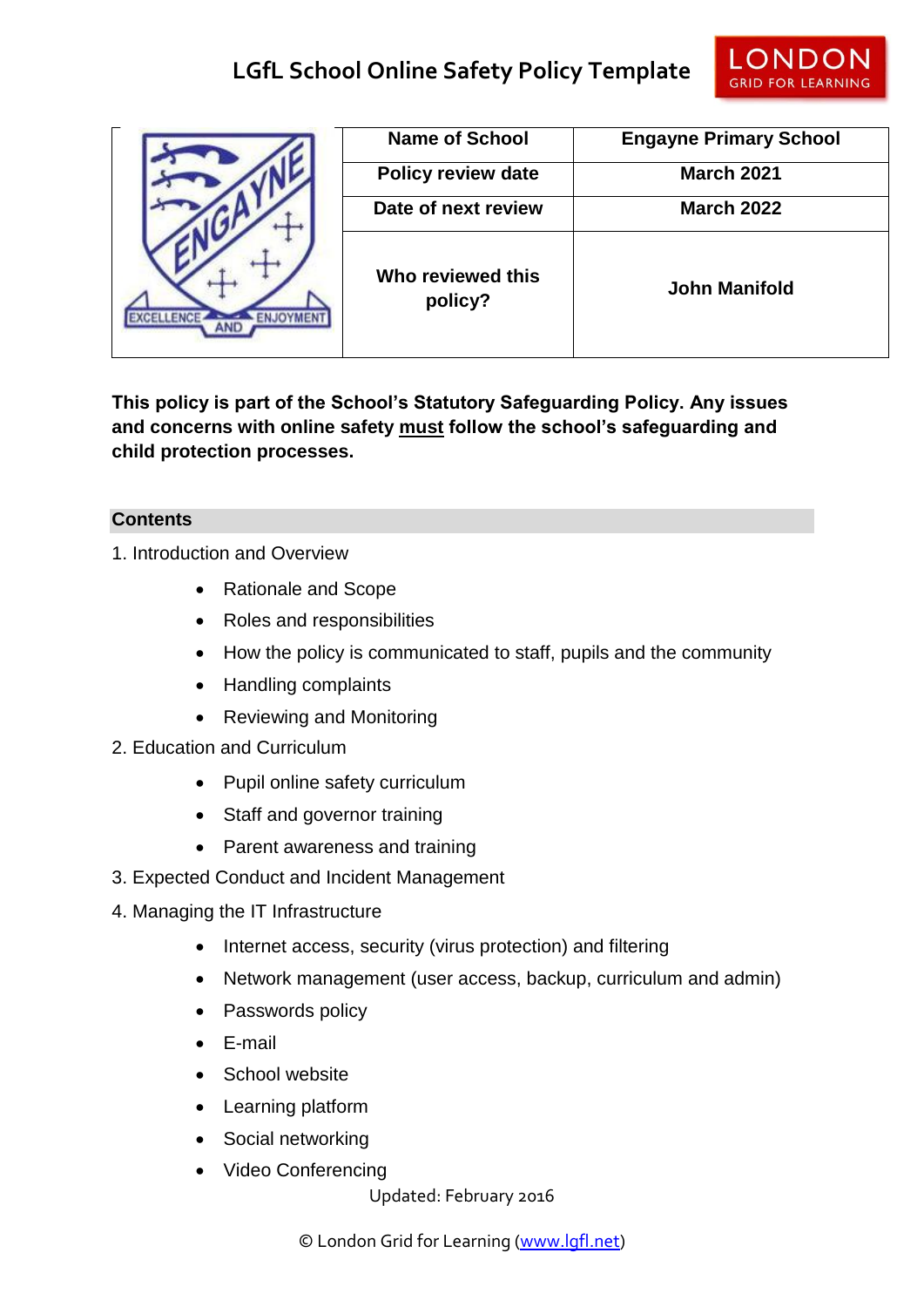

- 5. Data Security
	- Management Information System access
	- Data transfer
	- Asset Disposal
- 6. Equipment and Digital Content
	- Personal mobile phones and devices
	- Digital images and video

Appendices (separate documents): (check the LGfL web site for the most recent list http://os.lgfl.net)

- A1: Acceptable Use Agreement (Staff, Volunteers and Governors)
- A2: Acceptable Use Agreements (KS1 Pupils adapted for phase)
- A3: Acceptable Use Agreements (KS2\_Pupils adapted for phase)
- A4: Acceptable Use Agreement including photo/video permission (Parents)
- A5: Protocol for responding to online safety incidents <http://www.lgfl.net/esafety/Pages/policies-acceptable-use.aspx> handling infringements [http://www.digitallyconfident.org/images/resources/first-line](http://www.digitallyconfident.org/images/resources/first-line-information-support-HQ.pdf)[information-support-HQ.pdf](http://www.digitallyconfident.org/images/resources/first-line-information-support-HQ.pdf) - page 23 onwards
- A6: Prevent Duty Guidance

[https://www.gov.uk/government/uploads/system/uploads/attachment\\_](https://www.gov.uk/government/uploads/system/uploads/attachment_data/file/445977/3799_Revised_Prevent_Duty_Guidance__England_Wales_V2-Interactive.pdf) [data/file/445977/3799\\_Revised\\_Prevent\\_Duty\\_Guidance\\_\\_England\\_](https://www.gov.uk/government/uploads/system/uploads/attachment_data/file/445977/3799_Revised_Prevent_Duty_Guidance__England_Wales_V2-Interactive.pdf) [Wales\\_V2-Interactive.pdf](https://www.gov.uk/government/uploads/system/uploads/attachment_data/file/445977/3799_Revised_Prevent_Duty_Guidance__England_Wales_V2-Interactive.pdf)

- A7: Data security: Dos and Don'ts for staff [http://static.lgfl.net/LgflNet/downloads/online-safety/LGfL-GDPR-Data-](http://static.lgfl.net/LgflNet/downloads/online-safety/LGfL-GDPR-Data-Dos-Donts-10-2017.pdf)[Dos-Donts-10-2017.pdf](http://static.lgfl.net/LgflNet/downloads/online-safety/LGfL-GDPR-Data-Dos-Donts-10-2017.pdf)
- A8: Search and Confiscation guidance from DfE [https://www.gov.uk/government/publications/searching-screening-and](https://www.gov.uk/government/publications/searching-screening-and-%20confiscation)[confiscation](https://www.gov.uk/government/publications/searching-screening-and-%20confiscation)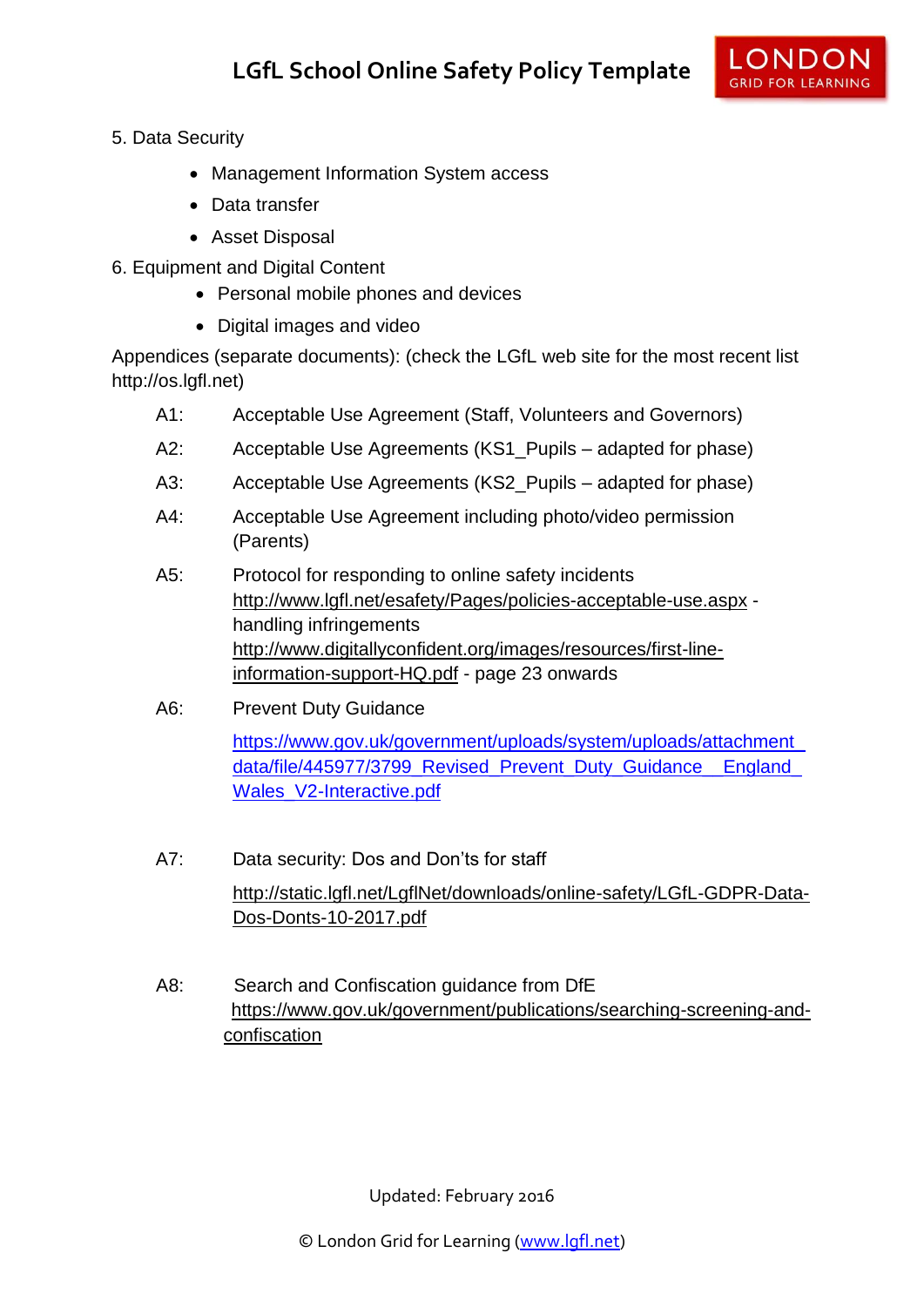# **1. Introduction and Overview**

# **Rationale**

# **The purpose of this policy is to:**

- Set out the key principles expected of all members of the school community at Engayne Primary School with respect to the use of IT-based technologies.
- Safeguard and protect the children and staff.
- Assist school staff working with children to work safely and responsibly with the internet and other IT and communication technologies and to monitor their own standards and practice.
- Set clear expectations of behaviour and/or codes of practice relevant to responsible use of the internet for educational, personal or recreational use for the whole school community.
- Have clear structures to deal with online abuse such as online bullying Inoting that these need to be cross-referenced with other school policies].
- Ensure that all members of the school community are aware that unlawful or unsafe behaviour is unacceptable and that, where appropriate, disciplinary or legal action will be taken.
- Minimise the risk of misplaced or malicious allegations made against adults who work with students.

# **The main areas of risk for our school community can be summarised as follows:**

#### **Content**

- Exposure to inappropriate content, including extremist views
- Lifestyle websites promoting harmful behaviours
- Hate content
- Content validation: how to check authenticity and accuracy of online content

#### **Contact**

- Grooming (sexual exploitation, radicalisation etc.)
- Peer-on-peer abuse
- Social or commercial identity theft, including passwords

#### **Conduct**

- Aggressive behaviours (bullying)
- Expressing extreme views which others may find offensive, including religious and political ones
- Privacy issues, including disclosure of personal information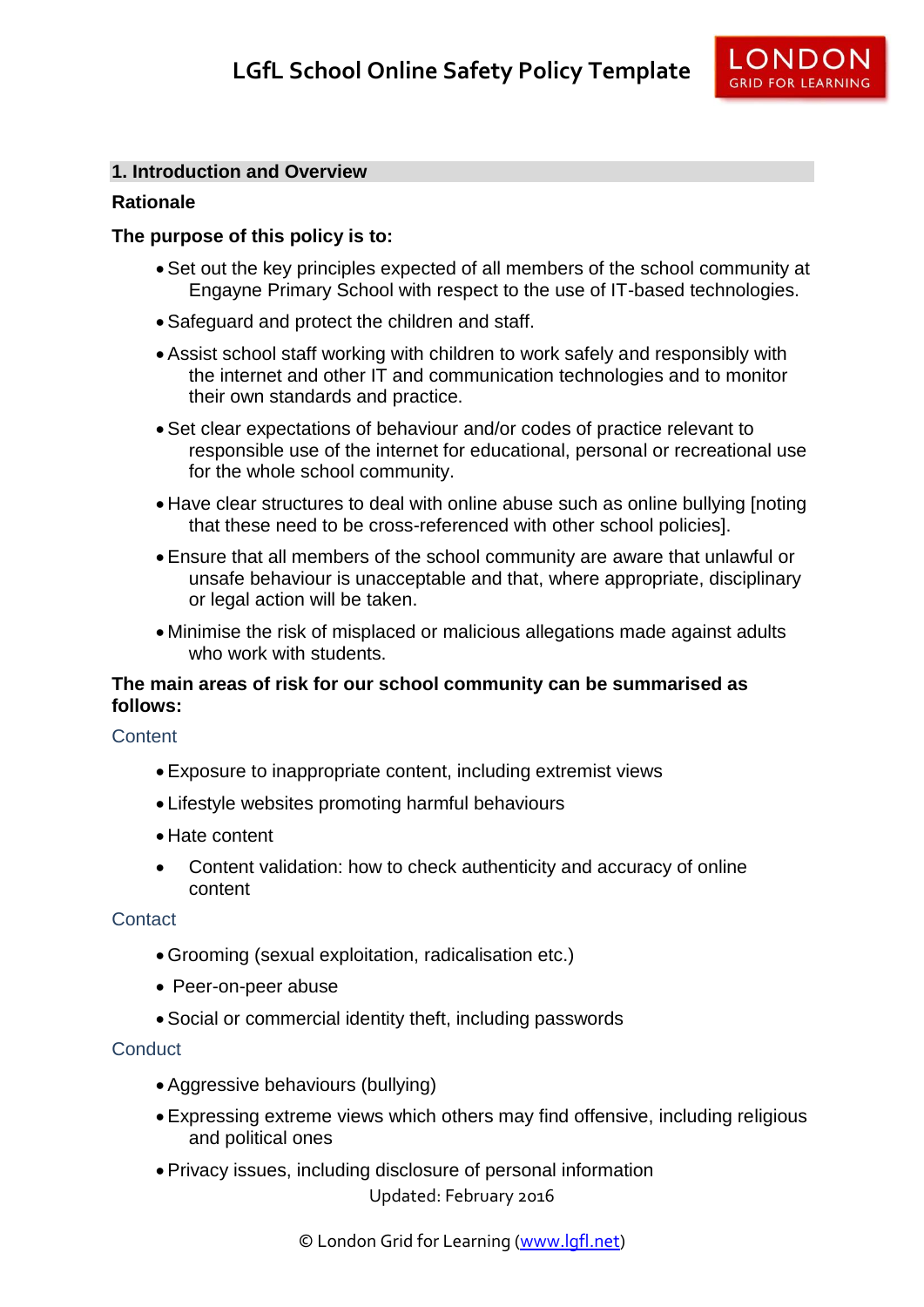- Digital footprint and online reputation
- Health and well-being (amount of time spent online, gambling, body image)
- Sexting
- Copyright (little care or consideration for intellectual property and ownership)

# **Scope**

This policy applies to all members of Engayne Primary School community (including staff, students/pupils, volunteers, parents/carers, visitors, community users) who have access to and are users of Engayne Primary Schools IT systems, both in and out of Engayne Primary School.

|  |  | <b>Roles and responsibilities</b> |
|--|--|-----------------------------------|
|--|--|-----------------------------------|

| <b>Role</b> | <b>Key Responsibilities</b>                                                                                                                                            |
|-------------|------------------------------------------------------------------------------------------------------------------------------------------------------------------------|
| Headteacher | • Must be adequately trained in off-line and online<br>safeguarding, in-line with statutory guidance and relevant<br>Local Safeguarding Children Board (LSCB) guidance |
|             | • To lead a 'safeguarding' culture, ensuring that online safety is<br>fully integrated with whole school safeguarding.                                                 |
|             | • To take overall responsibility for online safety provision                                                                                                           |
|             | • To take overall responsibility for data management and<br>information security (SIRO) ensuring school's provision<br>follows best practice in information handling   |
|             | • To ensure the school uses appropriate IT systems and<br>services including, filtered Internet Service, e.g. LGfL services                                            |
|             | • To be responsible for ensuring that all staff receive suitable<br>training to carry out their safeguarding and online safety roles                                   |
|             | To be aware of procedures to be followed in the event of a<br>$\bullet$<br>serious online safety incident                                                              |
|             | • Ensure suitable 'risk assessments' undertaken so the<br>curriculum meets needs of pupils, including risk of children<br>being radicalised                            |
|             | • To receive regular monitoring reports from the Online Safety<br>Leader                                                                                               |
|             | • To ensure that there is a system in place to monitor and<br>support staff who carry out internal online safety procedures,<br>e.g. network manager                   |
|             | • To ensure Governors are regularly updated on the nature and<br>effectiveness of the school's arrangements for online safety                                          |
|             | To ensure school website includes relevant information.                                                                                                                |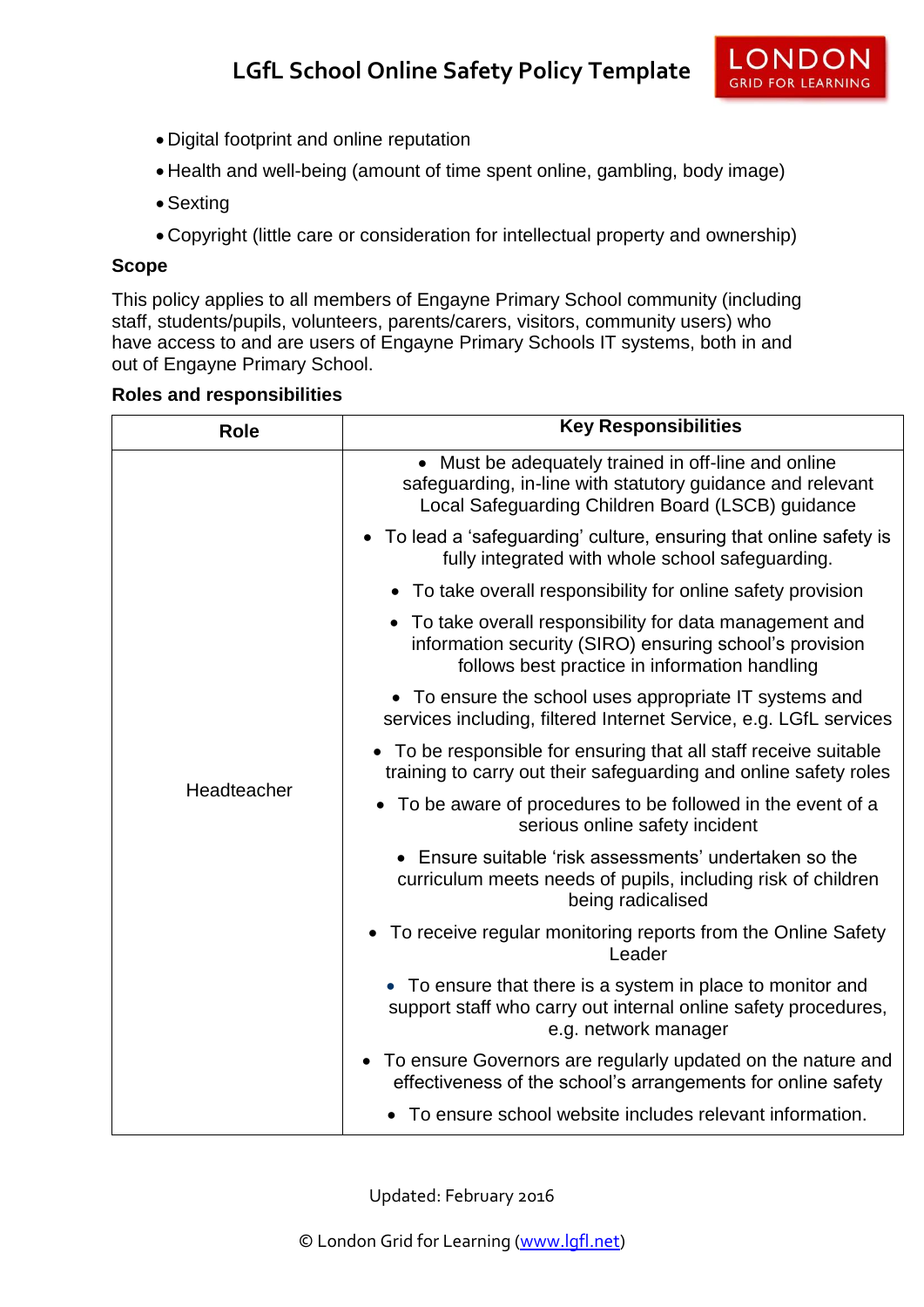| <b>Role</b>                                                                                                    | <b>Key Responsibilities</b>                                                                                                                                                                                                                                                           |  |
|----------------------------------------------------------------------------------------------------------------|---------------------------------------------------------------------------------------------------------------------------------------------------------------------------------------------------------------------------------------------------------------------------------------|--|
|                                                                                                                | • Take day to day responsibility for online safety issues and a<br>leading role in establishing and reviewing the school's online<br>safety policy/documents                                                                                                                          |  |
|                                                                                                                | Promote an awareness and commitment to online safety<br>throughout the school community                                                                                                                                                                                               |  |
|                                                                                                                | • Ensure that online safety education is embedded within the<br>curriculum                                                                                                                                                                                                            |  |
|                                                                                                                | Liaise with school technical staff where appropriate                                                                                                                                                                                                                                  |  |
| <b>Online Safety Leader</b><br>/Designated Child<br><b>Protection Lead (This</b><br>may be the same<br>person) | To communicate regularly with SLT and the designated online<br>safety Governor/committee to discuss current issues, review<br>incident logs and filtering/change control logs                                                                                                         |  |
|                                                                                                                | • To ensure that all staff are aware of the procedures that need<br>to be followed in the event of an online safety incident                                                                                                                                                          |  |
|                                                                                                                | • To ensure that online safety incidents are logged as a<br>safeguarding incident                                                                                                                                                                                                     |  |
|                                                                                                                | • Facilitate training and advice for all staff                                                                                                                                                                                                                                        |  |
|                                                                                                                | Oversee any pupil surveys / pupil feedback on online safety<br>issues                                                                                                                                                                                                                 |  |
|                                                                                                                | Liaise with the Local Authority and relevant agencies<br>$\bullet$                                                                                                                                                                                                                    |  |
|                                                                                                                | Is regularly updated in online safety issues and legislation, and<br>$\bullet$<br>be aware of the potential for serious child protection concerns.                                                                                                                                    |  |
|                                                                                                                | • To ensure that the school has in place policies and practices<br>to keep the children and staff safe online                                                                                                                                                                         |  |
| Governors/Safeguardi<br>ng governor (including<br>online safety)                                               | • To approve the Online Safety Policy and review the<br>effectiveness of the policy                                                                                                                                                                                                   |  |
|                                                                                                                | To support the school in encouraging parents and the wider<br>community to become engaged in online safety activities                                                                                                                                                                 |  |
|                                                                                                                | The role of the online safety Governor will include: regular<br>review with the online safety Leader                                                                                                                                                                                  |  |
| <b>Computing Curriculum</b><br>Leader                                                                          | • To oversee the delivery of the online safety element of the<br>Computing curriculum                                                                                                                                                                                                 |  |
| <b>Network</b><br>Manager/technician                                                                           | • To report online safety related issues that come to their<br>attention, to the Online Safety Coordinator                                                                                                                                                                            |  |
|                                                                                                                | To manage the school's computer systems, ensuring<br>- school password policy is strictly adhered to.<br>- systems are in place for misuse detection and malicious<br>attack (e.g. keeping virus protection up to date)<br>- access controls/encryption exist to protect personal and |  |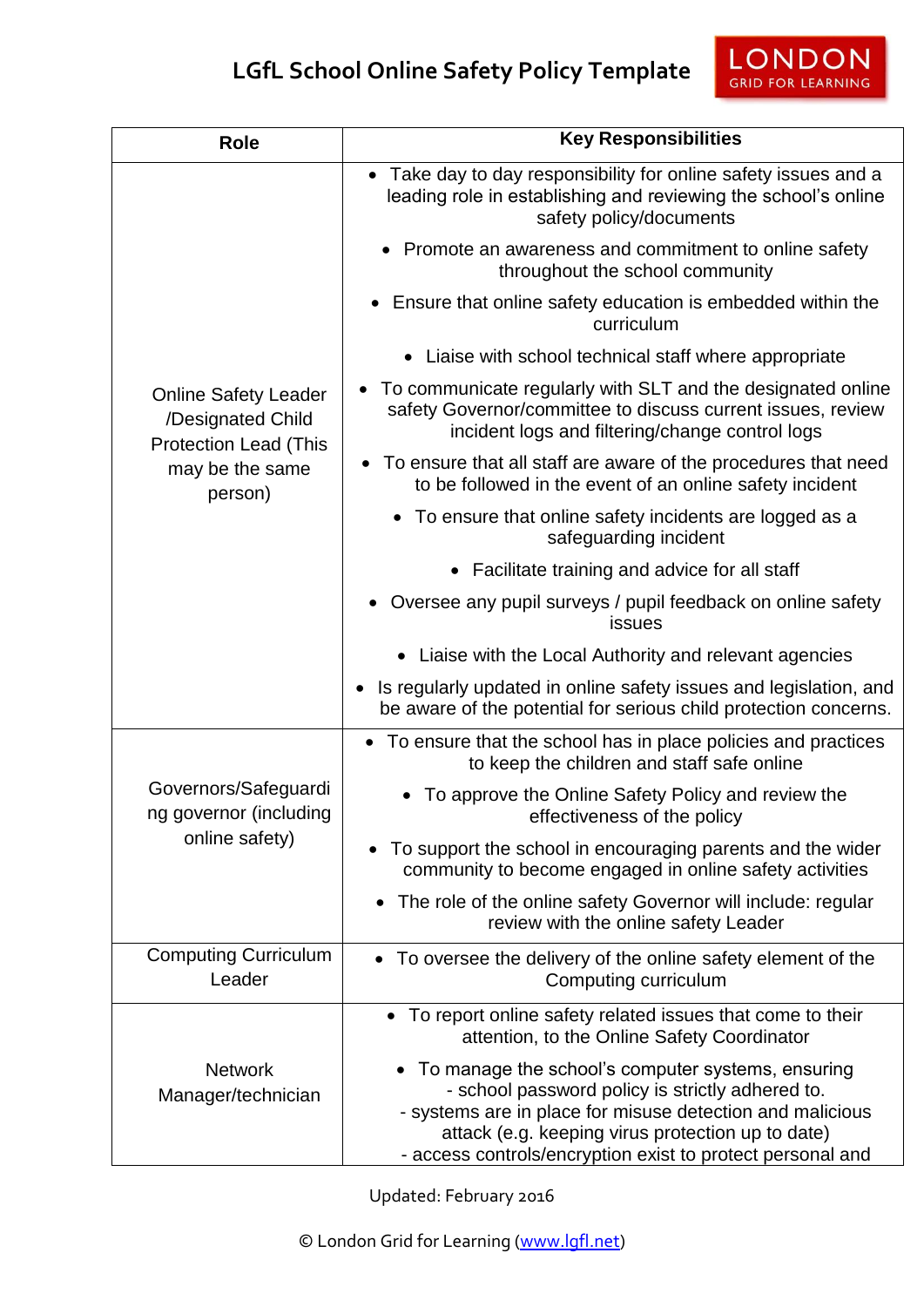| <b>Role</b>                                               | <b>Key Responsibilities</b>                                                                                                                                                                             |  |
|-----------------------------------------------------------|---------------------------------------------------------------------------------------------------------------------------------------------------------------------------------------------------------|--|
|                                                           | sensitive information held on school-owned devices<br>- the school's policy on web filtering is applied and updated on<br>a regular basis                                                               |  |
|                                                           | That they keep up to date with the school's online safety policy<br>and technical information in order to effectively carry out their<br>online safety role and to inform and update others as relevant |  |
|                                                           | That the use of school technology and online platforms are<br>٠<br>regularly monitored and that any misuse/attempted misuse is<br>reported to the online safety co-ordinator or Headteacher             |  |
|                                                           | • To ensure appropriate backup procedures and disaster<br>recovery plans are in place                                                                                                                   |  |
|                                                           | • To keep up-to-date documentation of the school's online<br>security and technical procedures                                                                                                          |  |
|                                                           | • To ensure that the data they manage is accurate and up-to-<br>date                                                                                                                                    |  |
| Data and Information<br>(Asset Owners)<br>Managers (IAOs) | Ensure best practice in information management. i.e. have<br>appropriate access controls in place, that data is used,<br>transferred and deleted in-line with data protection<br>requirements.          |  |
|                                                           | The school must be registered with Information Commissioner<br>$\bullet$                                                                                                                                |  |
| <b>LGfL Nominated</b><br>contact(s)                       | • To ensure all LGfL services are managed on behalf of the<br>school following data handling procedures as relevant                                                                                     |  |
|                                                           | • To embed online safety in the curriculum                                                                                                                                                              |  |
| <b>Teachers</b>                                           | • To supervise and guide pupils carefully when engaged in<br>learning activities involving online technology (including, extra-<br>curricular and extended school activities if relevant)               |  |
|                                                           | To ensure that pupils are fully aware of research skills and are<br>fully aware of legal issues relating to electronic content such<br>as copyright laws                                                |  |
| All staff, volunteers<br>and contractors.                 | • To read, understand, sign and adhere to the school staff<br>Acceptable Use Agreement/Policy, and understand any<br>updates annually. The AUP is signed by new staff on<br>induction.                  |  |
|                                                           | To report any suspected misuse or problem to the online<br>safety leader                                                                                                                                |  |
|                                                           | To maintain an awareness of current online safety issues and<br>guidance e.g. through CPD                                                                                                               |  |
|                                                           | • To model safe, responsible and professional behaviours in<br>their own use of technology                                                                                                              |  |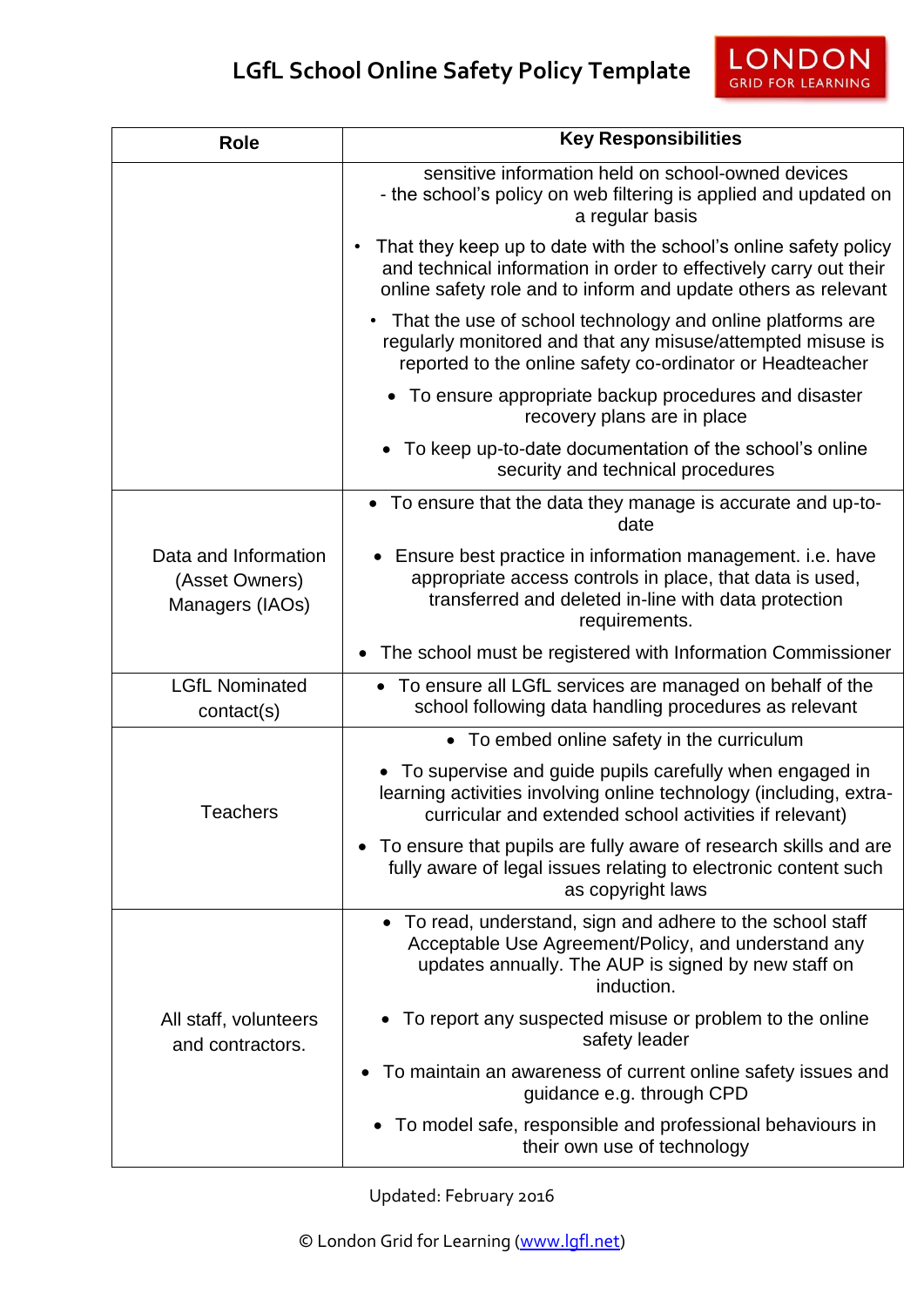| <b>Role</b>                                          | <b>Key Responsibilities</b>                                                                                                                                                                                                                                                                                        |  |
|------------------------------------------------------|--------------------------------------------------------------------------------------------------------------------------------------------------------------------------------------------------------------------------------------------------------------------------------------------------------------------|--|
|                                                      | <b>Exit strategy</b>                                                                                                                                                                                                                                                                                               |  |
|                                                      | • At the end of the period of employment/volunteering to return<br>any equipment or devices loaned by the school. This will<br>include leaving PIN numbers, IDs and passwords to allow<br>devices to be reset, or meeting with line manager and<br>technician on the last day to log in and allow a factory reset. |  |
| <b>Pupils</b>                                        | • Read, understand, sign and adhere to the Student/Pupil<br>Acceptable Use Policy annually (or more often in years 5 and<br>$6$ ).                                                                                                                                                                                 |  |
|                                                      | To understand the importance of reporting abuse, misuse or<br>access to inappropriate materials                                                                                                                                                                                                                    |  |
|                                                      | • To know what action to take if they or someone they know<br>feels worried or vulnerable when using online technology                                                                                                                                                                                             |  |
|                                                      | • To understand the importance of adopting safe behaviours<br>and good online safety practice when using digital<br>technologies out of school and realise that the school's online<br>safety policy covers their actions out of school                                                                            |  |
|                                                      | • To contribute to any 'pupil voice' surveys that gather<br>information of their online experiences                                                                                                                                                                                                                |  |
| Parents/carers                                       | • To read, understand and promote the school's Pupil<br>Acceptable Use Agreement with their children                                                                                                                                                                                                               |  |
|                                                      | • to consult with the school if they have any concerns about<br>their children's use of technology                                                                                                                                                                                                                 |  |
|                                                      | To take responsibility for their children's online behaviour<br>outside school                                                                                                                                                                                                                                     |  |
|                                                      | to support the school in promoting online safety and endorse<br>the Parents' Acceptable Use Agreement which includes the<br>pupils' use of the Internet and the school's use of photographic<br>and video images                                                                                                   |  |
| <b>External groups</b><br>including Parent<br>groups | Any external individual/organisation will sign an Acceptable<br>Use agreement prior to using technology or the internet within<br>school                                                                                                                                                                           |  |
|                                                      | to support the school in promoting online safety                                                                                                                                                                                                                                                                   |  |
|                                                      | to model safe, responsible and positive behaviours in their<br>own use of technology.                                                                                                                                                                                                                              |  |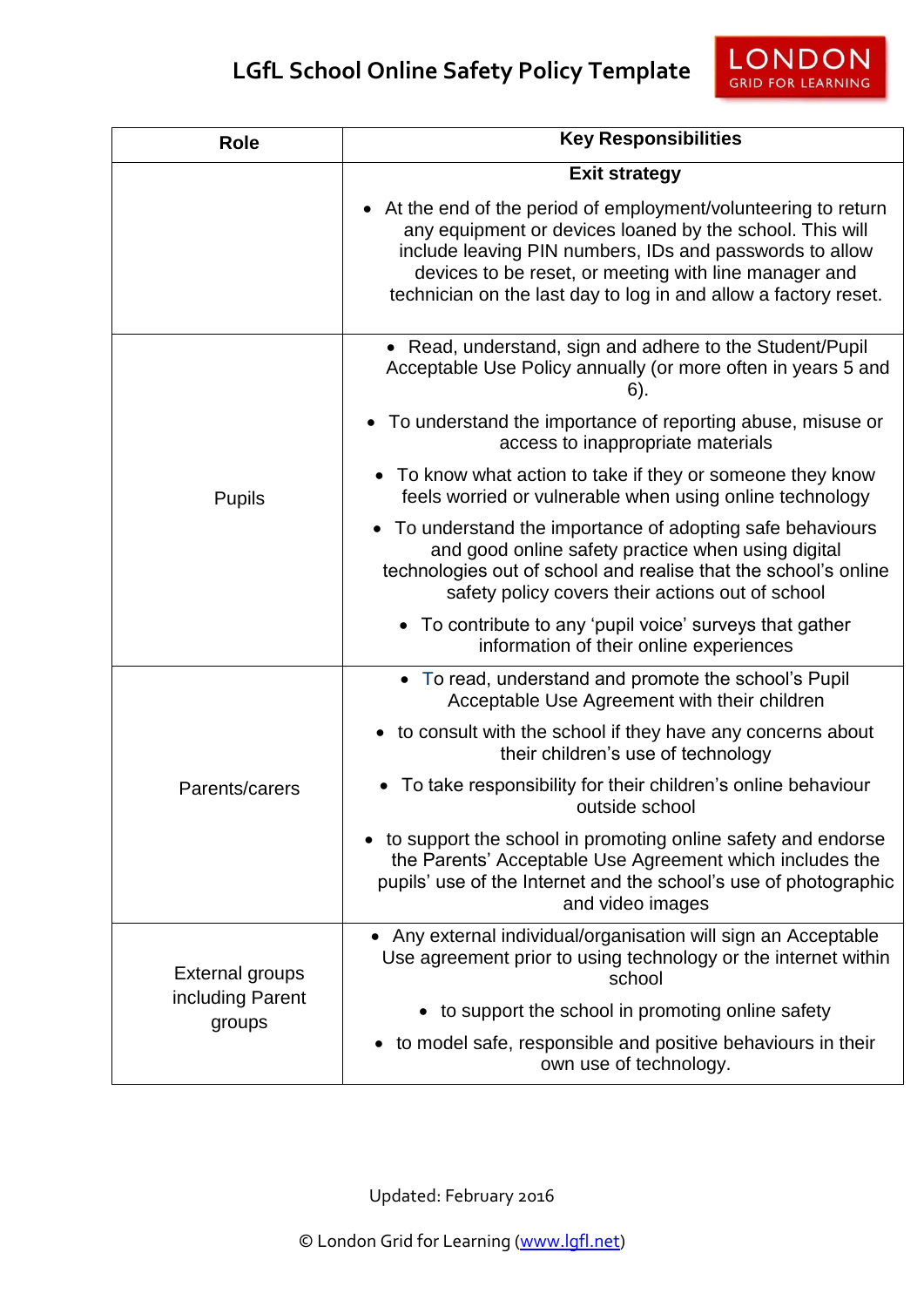

# **Communication:**

The policy will be communicated to staff, pupils and the community in the following ways:

- Policy to be posted on the school website and on the Central Resource Library. A paper master copy is held in the school office
- Policy to be part of school induction pack for new staff.
- Regular updates and training on online safety for all staff.
- Acceptable use agreements discussed with staff and pupils at the start of each year. Acceptable use agreements to be issued to whole school community, on entry to the school.

#### **Handling Incidents:**

- The school will take all reasonable precautions to ensure online safety.
- Staff and pupils are given information about infringements in use and possible sanctions.
- Online Safety Leader acts as first point of contact for any incident.
- Any suspected online risk or infringement is reported to Online Safety Leader that day
- In addressing online safety incidents with pupils and parents, we may make it clear that we do not advocate deleting pupils' online accounts or removing their internet devices, as this may lead to pupils being unwilling to report instances of unsafe behaviour or abuse.
- We will encourage parents to monitor their children's online accounts and online behaviour outside school and respond to it appropriately.
- Any concern about staff misuse is always referred directly to the Headteacher, unless the concern is about the Headteacher in which case the complaint is referred to the Chair of Governors and the LADO (Local Authority's Designated Officer).

#### **Review and Monitoring**

The online safety policy is referenced within other school policies (e.g. Safeguarding and Child Protection policy, PSHE, Healthy Relationships and Wellbeing and Computing policy).

- The online safety policy will be reviewed annually or when any significant changes occur with regard to the technologies in use within the school
- There is widespread ownership of the policy and it has been agreed by the SLT and approved by Governors. All amendments to the school online safety policy will be disseminated to all members of staff and pupils.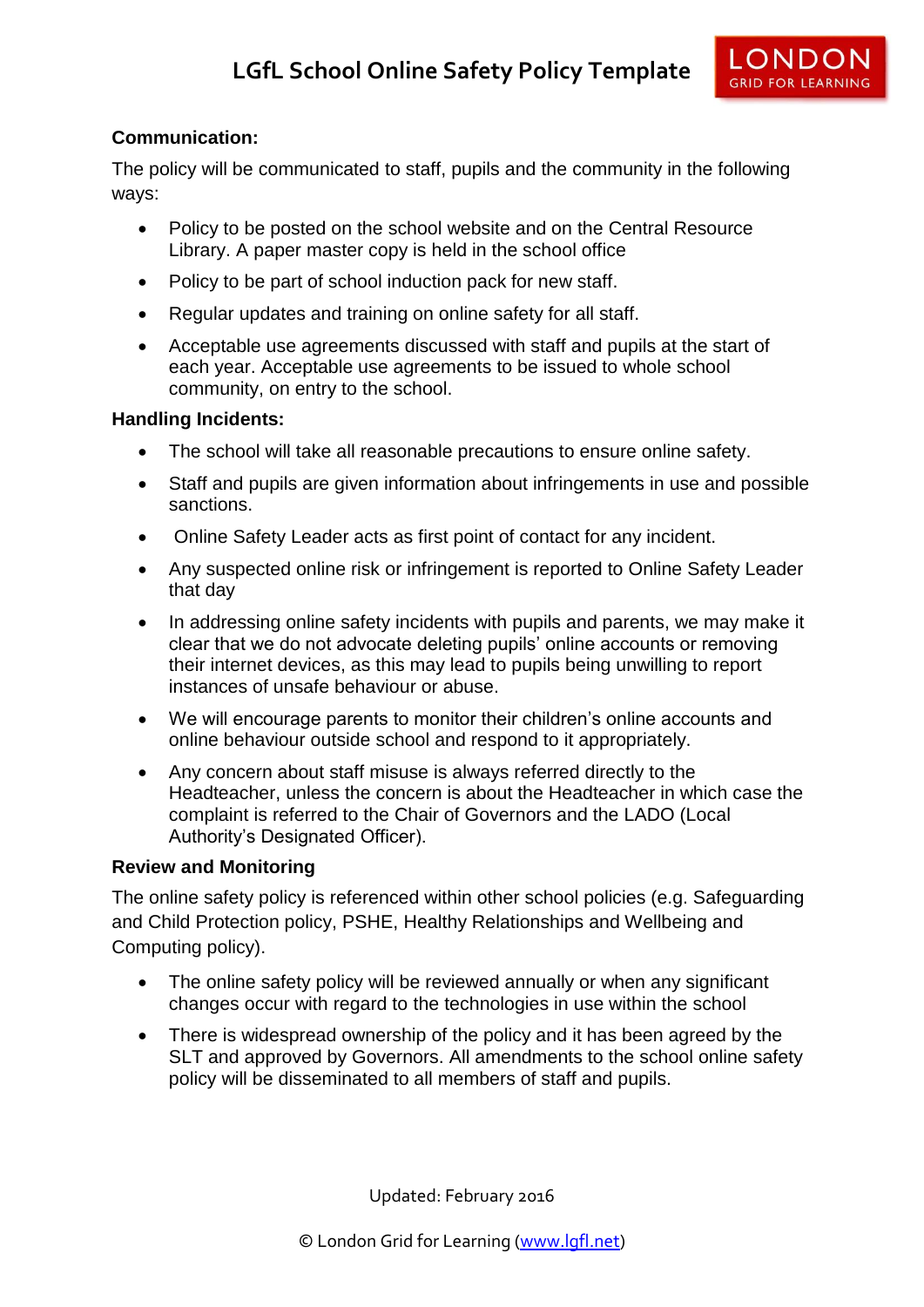

# **2. Education and Curriculum**

#### **Pupil online safety curriculum**

This school:

- has a clear, progressive online safety education programme as part of the computing and other curriculum areas as relevant. This covers a range of skills and behaviours appropriate to their age and experience;
- includes specific mention of 'sexting' as a form of irresponsible and illegal activity, and informs pupils of the personal and legal outcomes of this behaviour, as well as ways of avoiding it;
- ensures pupils and adults understand that it is wrong to express extremist views which may cause offence to others, including extremist religious and right-wing opinions;
- plans online use carefully to ensure that it is age-appropriate and supports the learning objectives for specific curriculum areas;
- will remind students about their responsibilities through the pupil Acceptable Use Agreement(s);
- ensures staff are aware of their responsibility to model safe and responsible behaviour in their own use of technology, e.g. use of passwords, logging-off, use of content, research skills, copyright;
- ensures that staff and pupils understand issues around plagiarism; how to check copyright and also know that they must respect and acknowledge copyright/intellectual property rights;
- ensure pupils only use school-approved systems and publish within appropriately secure / age-appropriate environments.

#### **Staff and governor training**

This school:

- makes regular training available to staff on online safety issues and the school's online safety education program;
- provides, as part of the induction process, all new staff [including those on university/college placement and work experience] with information and guidance on the Online Safety Policy and the school's Acceptable Use Agreements;
- invites governors to some of the school's online training sessions.

#### **Parent awareness and training**

This school:

- provides information via the school website about online safety and training is given annually on Safer Internet Day and more often if the school sees fit to do so;
- reinforces the parents' responsibility to monitor their children's online behaviour outside school.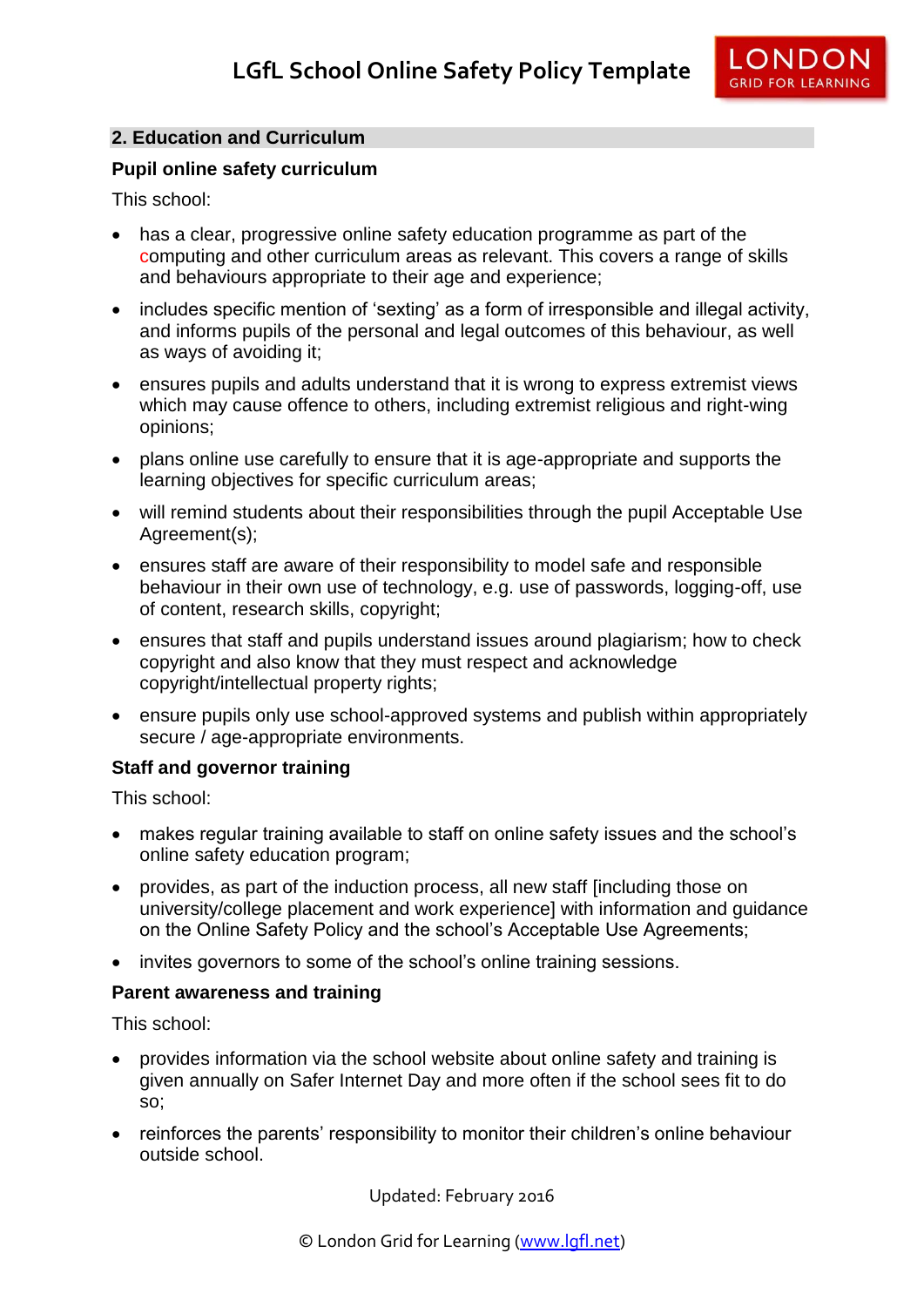

#### **3. Expected Conduct and Incident management**

#### **Expected conduct**

In this school, all users:

- are responsible for using the school IT and communication systems in accordance with the relevant Acceptable Use Agreements;
- understand the significance of misuse or access to inappropriate materials and are aware of the consequences;
- understand it is essential to reporting abuse, misuse or access to inappropriate materials and know how to do so;
- understand the importance of adopting good online safety practice when using digital technologies in and out of school;
- know and understand school policies on the use of mobile and hand held devices including cameras and watches capable of recording images, videos and sound

#### **Staff, volunteers and contractors**

- know to be vigilant in the supervision of children at all times, as far as is reasonable, and uses common-sense strategies in learning resource areas where older pupils have more flexible access:
- know to take professional, reasonable precautions when working with pupils, previewing websites before use; using age-appropriate (pupil friendly) search engines where more open Internet searching is required with younger pupils;

#### **Parents/Carers**

- should provide consent for pupils to use the internet, as well as other technologies, as part of the online safety acceptable use agreement form;
- should know and understand what the school's 'rules of appropriate use for the whole school community are and what sanctions result from misuse.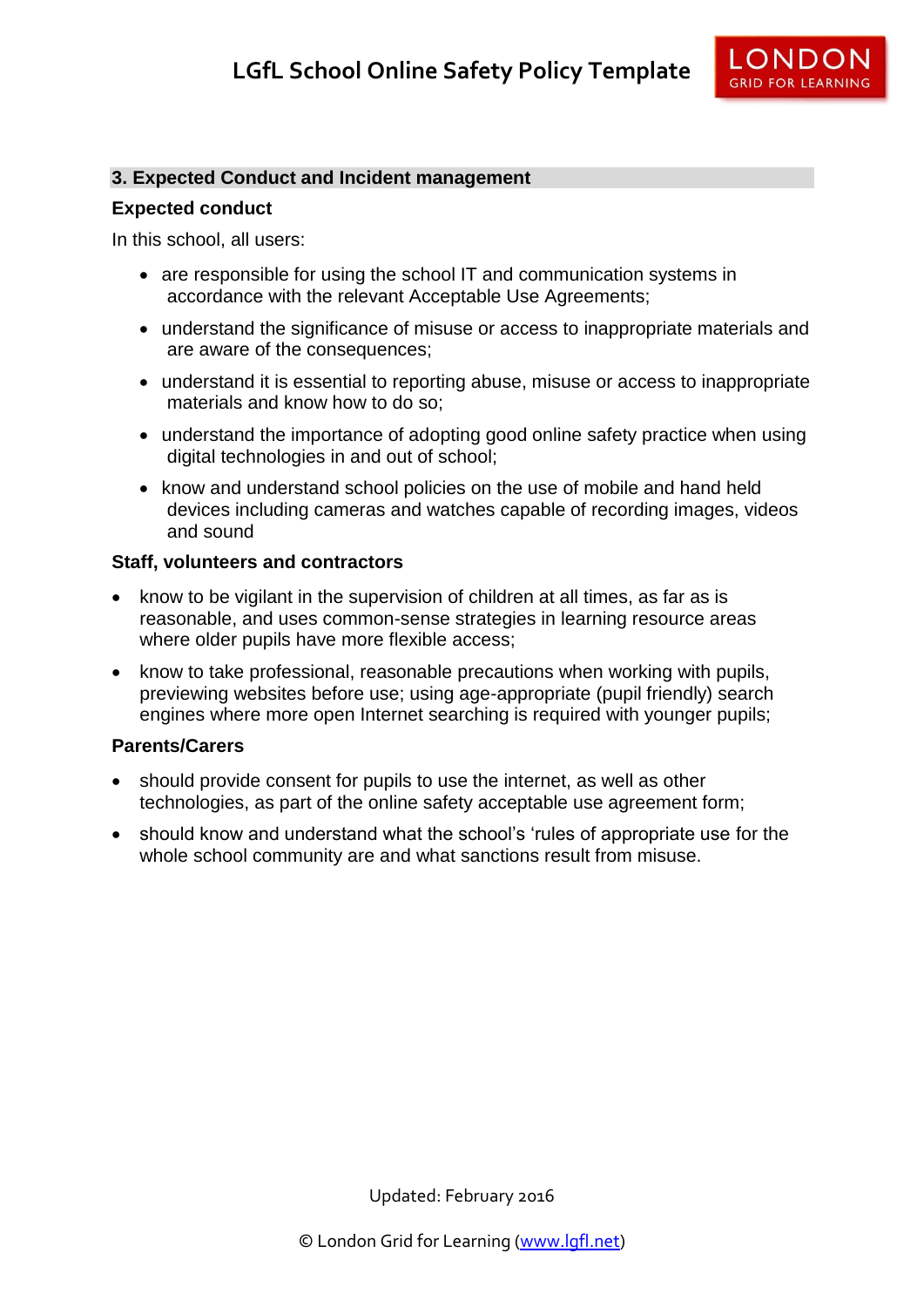

# **Incident Management**

In this school:

- there is strict monitoring and application of the online safety policy and a differentiated and appropriate range of sanctions;
- all members of the school are encouraged to be vigilant in reporting issues, in the confidence that issues will be dealt with quickly and sensitively, through the school's escalation processes;
- support is actively sought from other agencies as needed (i.e. the local authority, LGfL, UK Safer Internet Centre helpline, CEOP, Prevent Officer, Police, IWF) in dealing with online safety issues;
- monitoring and reporting of online safety incidents takes place and contribute to developments in policy and practice in online safety within the school;
- parents/carers are specifically informed of online safety incidents involving young people for whom they are responsible;
- the Police will be contacted if one of our staff or pupils receives online communication that we consider is particularly disturbing or breaks the law;
- we will immediately refer any suspected illegal material to the appropriate authorities – Police, Internet Watch Foundation and inform the LA.

## **4. Managing IT and Communication System**

#### **Internet access, security (virus protection) and filtering**

This school:

- informs all users that internet and email use is monitored;
- has the educational filtered secure broadband connectivity through the LGfL:
- uses the LGfL filtering system which blocks sites that fall into categories (e.g. adult content, race hate, gaming). All changes to the filtering policy are logged and only available to staff with the approved 'web filtering management' status;
- uses USO user-level filtering where relevant;
- ensures network health through use of Sophos anti-virus software (from LGfL);
- Uses DfE, LA or LGfL approved systems including DfE S2S, LGfL USO FX2, Egress secure file/email to send 'protect-level' (sensitive personal) data over the internet
- Uses encrypted devices or secure remote access where staff need to access 'protect-level' (sensitive personal) data off-site;
- Works in partnership with the LGfL to ensure any concerns about the system are communicated so that systems remain robust and protect students.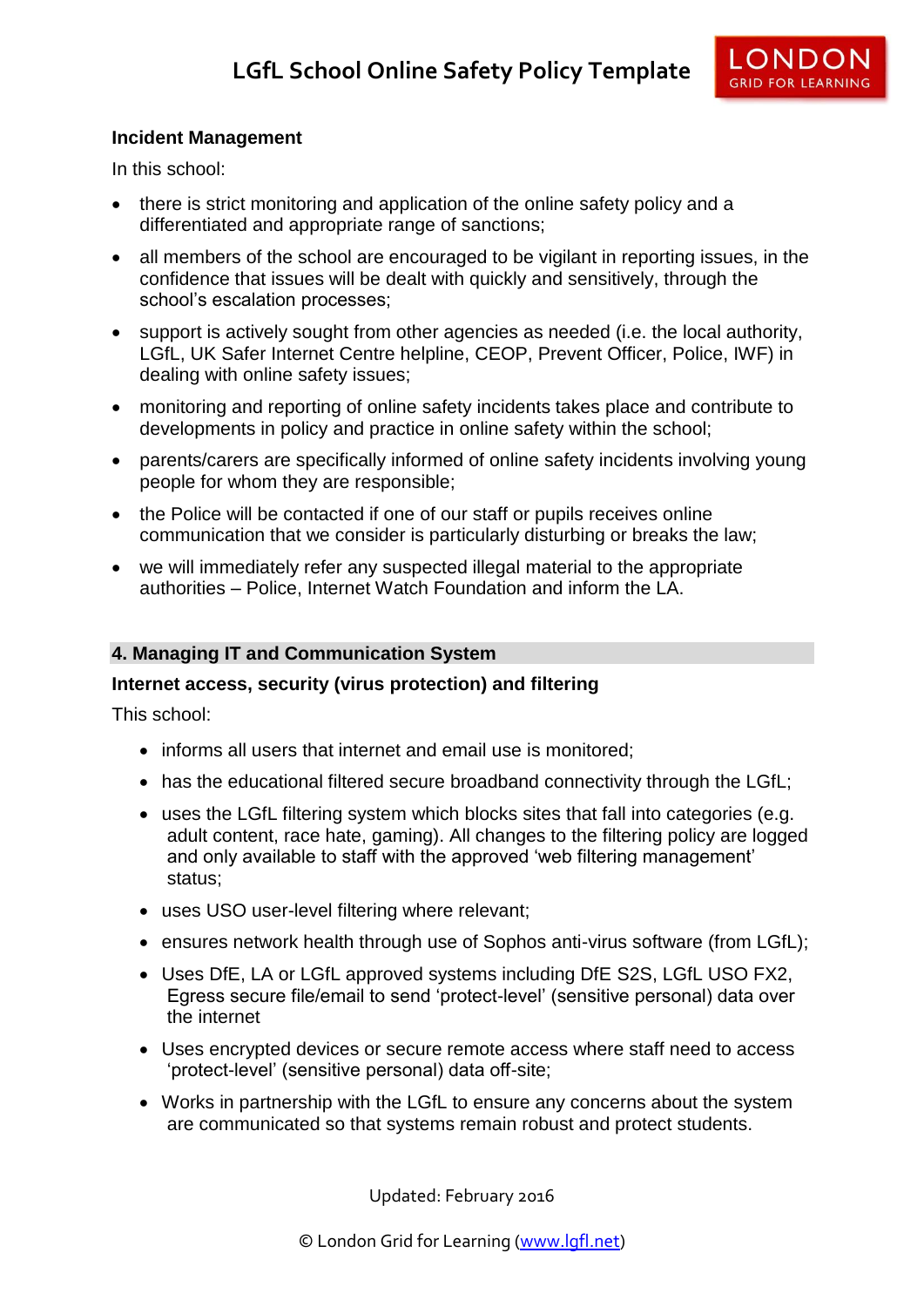

# **Network management (user access, backup)**

This school

- Uses individual, audited log-ins for all users the LGfL USO system;
- Uses guest accounts occasionally for external or short term visitors for temporary access to appropriate services;
- Uses teacher 'remote' management control tools for controlling workstations/viewing users/setting-up applications and Internet web sites, where useful;
- Has additional local network monitoring/auditing software installed;
- Ensures the Systems Administrator/network manager is up-to-date with LGfL services and policies/requires the Technical Support Provider to be up-to-date with LGfL services and policies;
- Has daily back-up of school data (admin and curriculum);
- Uses secure, 'Cloud' storage for data back-up that conforms to DfE quidance;
- Storage of all data within the school will conform to the EU and UK data protection requirements; Storage of data online, will conform to the [EU data](http://en.wikipedia.org/wiki/Data_Protection_Directive)  [protection directive](http://en.wikipedia.org/wiki/Data_Protection_Directive) where storage is hosted within the EU.

To ensure the network is used safely, this school:

- Ensures staff read and sign that they have understood the school's online safety Policy. Following this, they are set-up with Internet, email access and network access. Online access to service is through a unique, audited username and password. The same credentials are used to access the school's network;
- Governors read and sign the school's acceptable use agreement
- All pupils have their own unique username and password which gives them access to the internet and other services;
- Makes clear that no one should log on as another user and makes clear that pupils should never be allowed to log-on or use teacher and staff logins;
- Has set up the network with a shared work area for pupils and one for staff. Staff and pupils are shown how to save work and access work from these areas;
- Requires all users to log off or lock their computer when they have finished working or are leaving the computer unattended;
- Ensures all equipment owned by the school and/or connected to the network has up to date virus protection;
- Makes clear that staff are responsible for ensuring that any computer or laptop loaned to them by the school, is used primarily to support their professional responsibilities.

Makes clear that staff accessing LA systems do so in accordance with any corporate policies;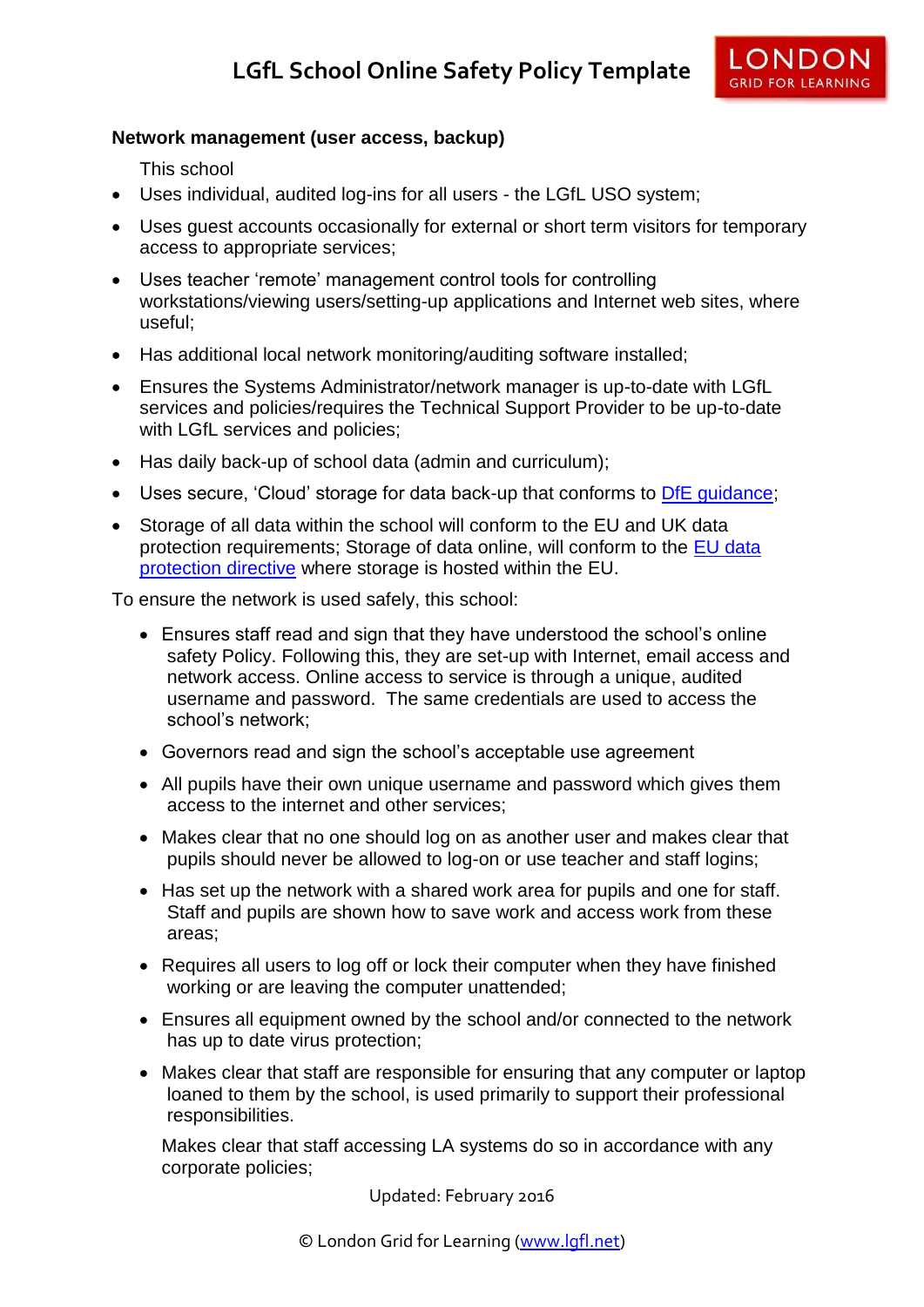- Maintains equipment to ensure Health and Safety is followed;
- Ensures that access to the school's network resources from remote locations by staff is audited and restricted and access is only through school or LA approved systems:
- Does not allow any outside agencies to access our network remotely except where there is a clear professional need and then access is audited and restricted and is only through approved systems;
- Has a clear disaster recovery system in place that includes a secure, remote off site back up of data;
- This school uses secure data transfer; this includes DfE secure S2S website for all CTF files sent to other schools;
- Ensures that all pupil level data or personal data sent over the Internet is encrypted or only sent within the approved secure system in our LA or through USO secure file exchange (USO FX);
- Our wireless network has been secured to industry standard enterprise security level and appropriate standards suitable for educational use;
- All IT and communications systems installed professionally and regularly reviewed to ensure they meet health and safety standards;

#### **Password policy**

- This school makes it clear that staff and pupils must always keep their passwords private, and must not share them with others: if a password is compromised the school should be notified immediately.
- All staff have their own unique username and private passwords to access school systems. Staff are responsible for keeping their password(s) private.
- We require staff to use STRONG passwords.

We require staff to change their passwords into the MIS, LGfL USO admin site, annually.

We require staff using critical systems to use two-factor authentication.

#### **E-mail**

#### **This school**

- Provides staff with an email account for their professional use, London Staffmail/LA email and makes clear personal email should be through a separate account;
	- We use anonymous or group e-mail addresses, for example [contact@engayne.co.uk](mailto:contact@engayne.co.uk)
	- Will contact the police if one of our staff or pupils receives an e-mail that we consider is particularly disturbing or breaks the law.
	- Will ensure that email accounts are maintained and up to date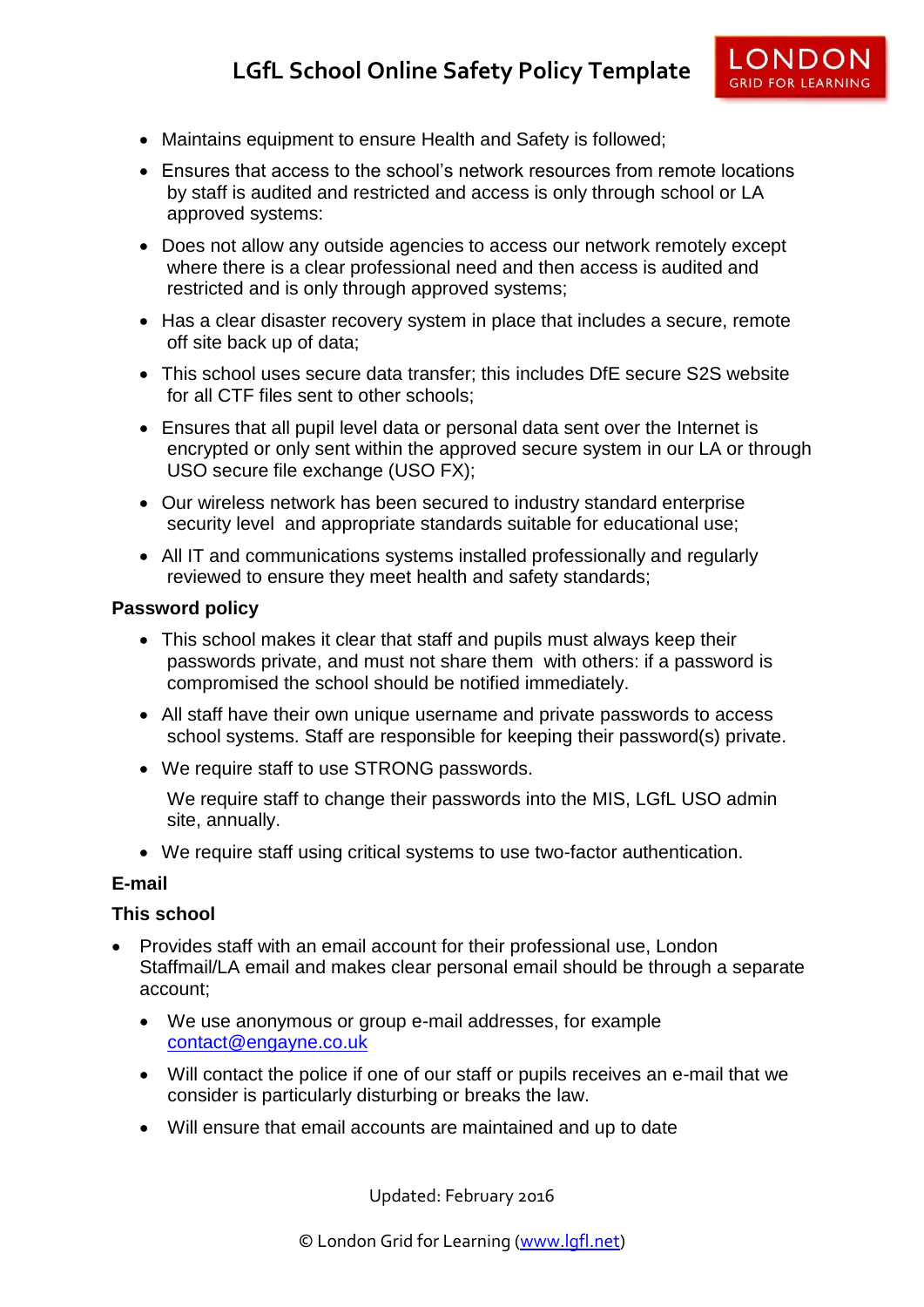

 We use a number of LGfL-provided technologies to help protect users and systems in the school, including desktop anti-virus product Sophos, plus direct email filtering for viruses.

# **Pupils:**

- We use the LGfL pupil email system which is intentionally 'anonymised' for pupil protection.
- Pupils are taught about the online safety and 'netiquette' of using email both in school and at home.

#### **Staff:**

- Staff can only use the LA or LGfL email systems on the school system
- Staff will use LA or LGfL email systems for professional purposes
- Access in school to external personal email accounts may be blocked
- Never use email to transfer staff or pupil personal data. 'Protect-level' data should never be transferred by email. If there is no secure file transfer solution available for the situation, then the data or file must be protected with security encryption.

# **School website**

- The Headteacher, supported by the governing body, takes overall responsibility to ensure that the website content is accurate and the quality of presentation is maintained;
- The school website complies with statutory DFE requirements;
- Most material is the school's own work; where other's work is published or linked to, we credit the sources used and state clearly the author's identity or status;
- Photographs published on the web do not have full names attached. We do not use pupils' names when saving images in the file names or in the tags when publishing to the school website;

# **Cloud Environments**

- Uploading of information on the school's online learning space is shared between different staff members according to their responsibilities e.g. all class teachers upload information in their class areas;
- Photographs and videos uploaded to the school's online environment will only be accessible by members of the school community;
- In school, pupils are only able to upload and publish within school approved 'Cloud' systems.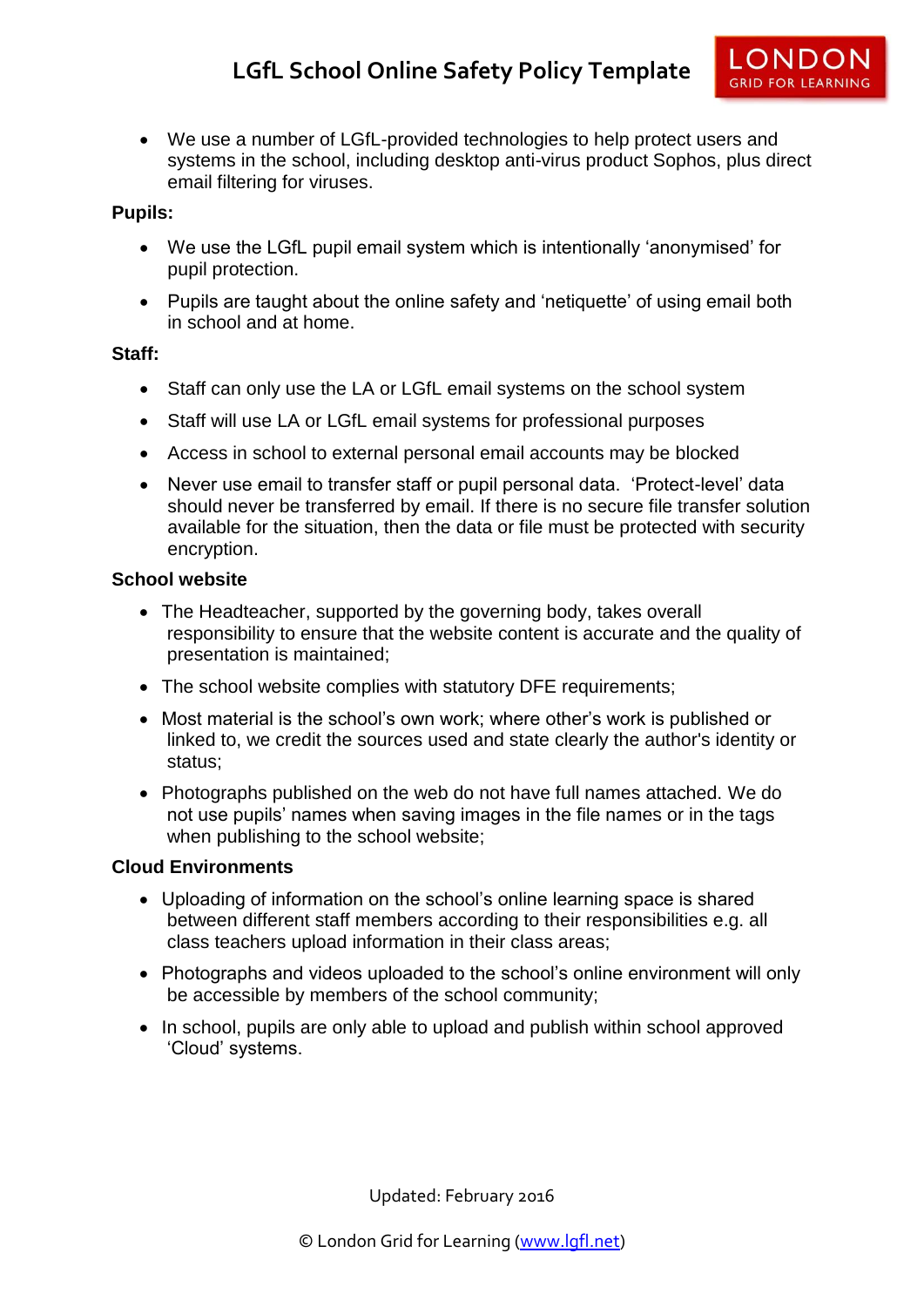

# **Social networking**

#### **Staff, Volunteers and Contractors**

- Staff are instructed to always keep professional and private communication separate.
- Teachers are instructed not to run social network spaces for student use on a personal basis or to open up their own spaces to their students, but to use the school's preferred system for such communications.

#### **School staff will ensure that in private use:**

- No reference should be made in social media to pupils, parents, carers or school staff;
- School staff should not be online friends with any pupil. Any exceptions must be approved by the Headteacher.
- They do not engage in online discussion on personal matters relating to members of the school community;
- Personal opinions should not be attributed to the school or local authority and personal opinions must not compromise the professional role of the staff member, nor bring the school into disrepute;
- Security settings on personal social media profiles are regularly checked to minimise risk of loss of personal information.

#### **Pupils:**

- Are taught about social networking, acceptable behaviours and how to report misuse, intimidation or abuse through our online safety curriculum work.
- Students are required to sign and follow our pupil Acceptable Use Agreement.

#### **Parents:**

- Parents are reminded about social networking risks and protocols through our parental Acceptable Use Agreement and additional communications materials when required.
- Are reminded that they need to ask permission before uploading photographs, videos or any other information about other people.

#### **CCTV**

- We have CCTV in the school as part of our site surveillance for staff and student safety. The use of CCTV is clearly signposted in the school. We will not reveal any recordings without appropriate permission.
- We use specialist lesson recording equipment on occasions as a tool to share best teaching practice. We do not reveal any such recordings outside of the staff and will not use for any other purposes.

#### **5. Data security: Management Information System access and Data transfer**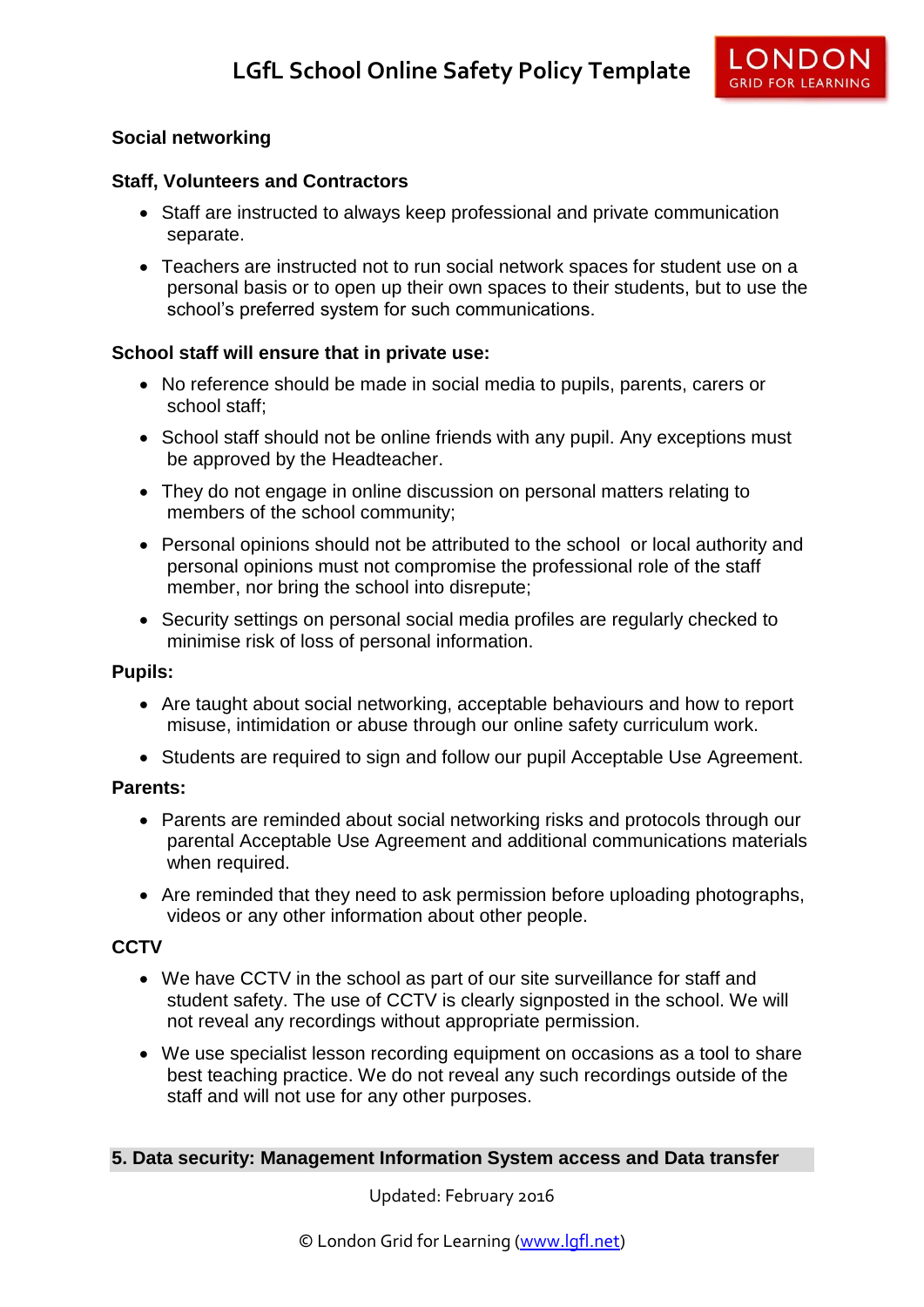

# **Strategic and operational practices**

At this school:

- The Head Teacher is the Senior Information Risk Officer (SIRO).
- Staff are clear who are the key contact(s) for key school information (the Information Asset Owners) are. We have listed the information and information asset owners.
- We ensure staff know who to report any incidents where data protection may have been compromised.
- All staff are DBS checked and records are held in a single central record

# **Technical Solutions**

- Staff have secure areas on the network to store sensitive files.
- We require staff to log-out of systems when leaving their computer or lock their computers when leaving them unattended
- We use the LGfL USO AutoUpdate, for creation of online user accounts for access to broadband services and the LGfL content.
- All servers are in lockable locations and managed by DBS-checked staff.
- Details of all school-owned hardware will be recorded in a hardware inventory.
- Details of all school-owned software will be recorded in a software inventory.
- Disposal of any equipment will conform to The Waste Electrical and Electronic [Equipment Regulations 2006](http://www.legislation.gov.uk/uksi/2006/3289/pdfs/uksi_20063289_en.pdf) and/or [The Waste Electrical and Electronic](http://www.legislation.gov.uk/uksi/2007/3454/pdfs/uksi_20073454_en.pdf)  [Equipment \(Amendment\) Regulations 2007.](http://www.legislation.gov.uk/uksi/2007/3454/pdfs/uksi_20073454_en.pdf) [Further information](http://www.environment-agency.gov.uk/business/topics/waste/32084.aspx) can be found on the Environment Agency website.
- Where any protected or restricted data has been held we get a certificate of secure deletion for any server that once contained personal data.
- We are using secure file deletion software.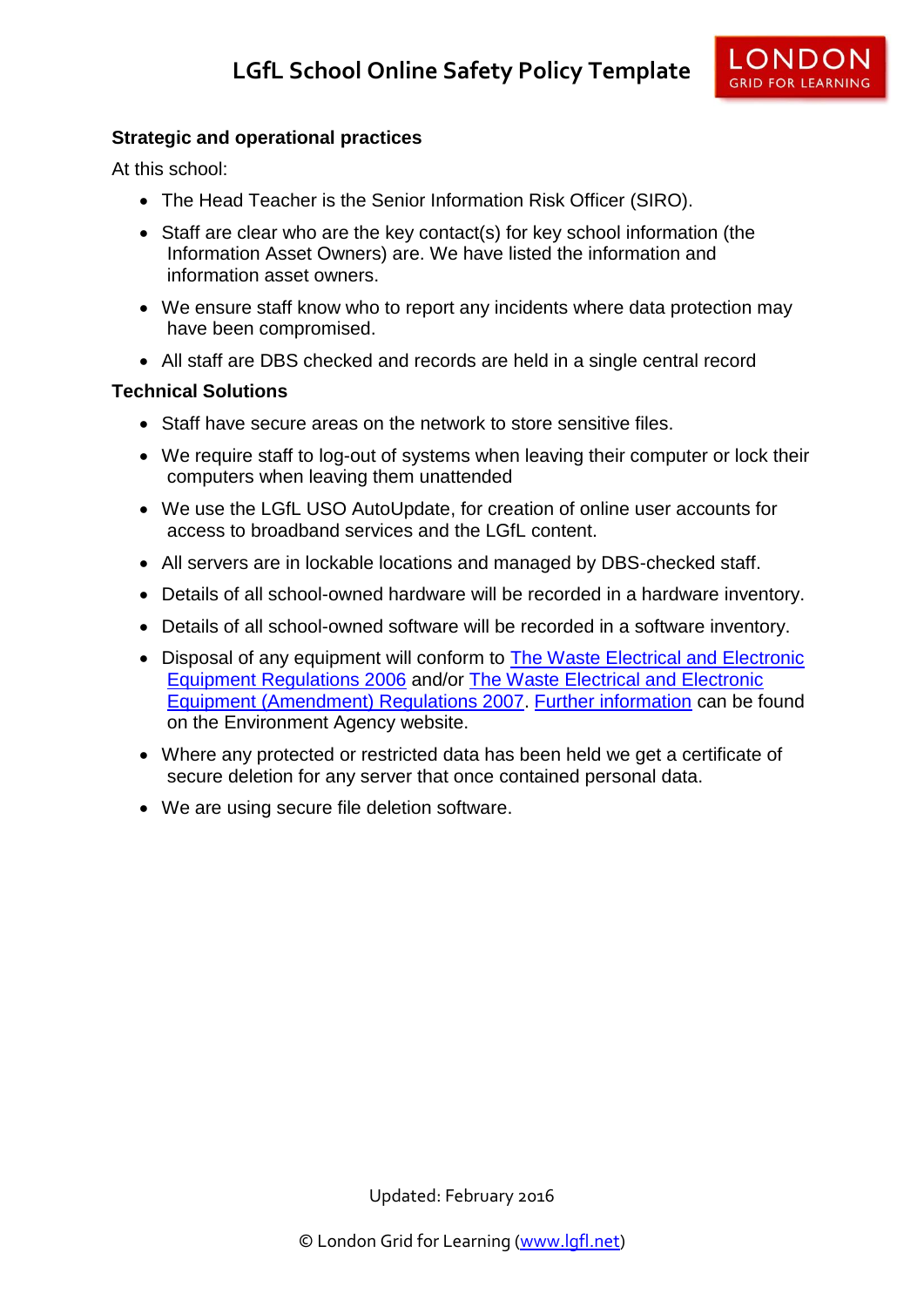

# **6. Equipment and Digital Content**

#### **Mobile Devices (Mobile phones, tablets and other mobile devices)**

- Mobile devices brought into school are entirely at the staff member, students' and parents' or visitors' own risk. The school accepts no responsibility for the loss, theft, misuse or damage of any phone or hand held device brought into school.
- Mobile devices brought in to school are the responsibility of the device owner. The school accepts no responsibility for the loss, theft, misuse or damage of personally-owned mobile devices.
- No students should bring his or her mobile phone or personally-owned device into school. Any device brought into school will be confiscated.
- No pupil will bring into school a watch or other device which is capable of recording, or displaying images, video or audio without the express permission of the headteacher.
- Mobile devices are not permitted to be used in certain areas within the school site, e.g. changing rooms and toilets.
- All pupils' mobile devices will be handed in at reception should they be brought into school. **See students' use of personal devices section on page 19.**  Student personal mobile devices which are brought into school, must be turned off (not placed on silent) and stored out of sight on arrival at school. They must remain turned off and out of sight until the end of the day.
- Personal mobile devices will not be used during lessons or formal school time unless as part of an approved and directed curriculum-based activity with consent from the Headteacher or SLT.
- The Bluetooth or similar function of a mobile device should be switched off at all times and not be used to send images or files to other mobile devices.
- Personal mobile devices will only be used during lessons with permission from the teacher.
- Mobile devices will not be used in any way during lessons or formal school time. They should be switched off or silent at all times.
- No images or videos should be taken on mobile devices without the prior consent of the person or people concerned.
- Staff members may use their phones during school break times and in an appropriate place away from children.
- All visitors are requested to keep their phones on silent.
- The recording, taking and sharing of images, video and audio on any personal mobile device is to be avoided. All mobile device use is to be open to monitoring scrutiny and the Headteacher is able to withdraw or restrict authorisation for use at any time, if it is deemed necessary.
- The school reserves the right to search the content of any mobile devices on the school premises where there is a reasonable suspicion that it may contain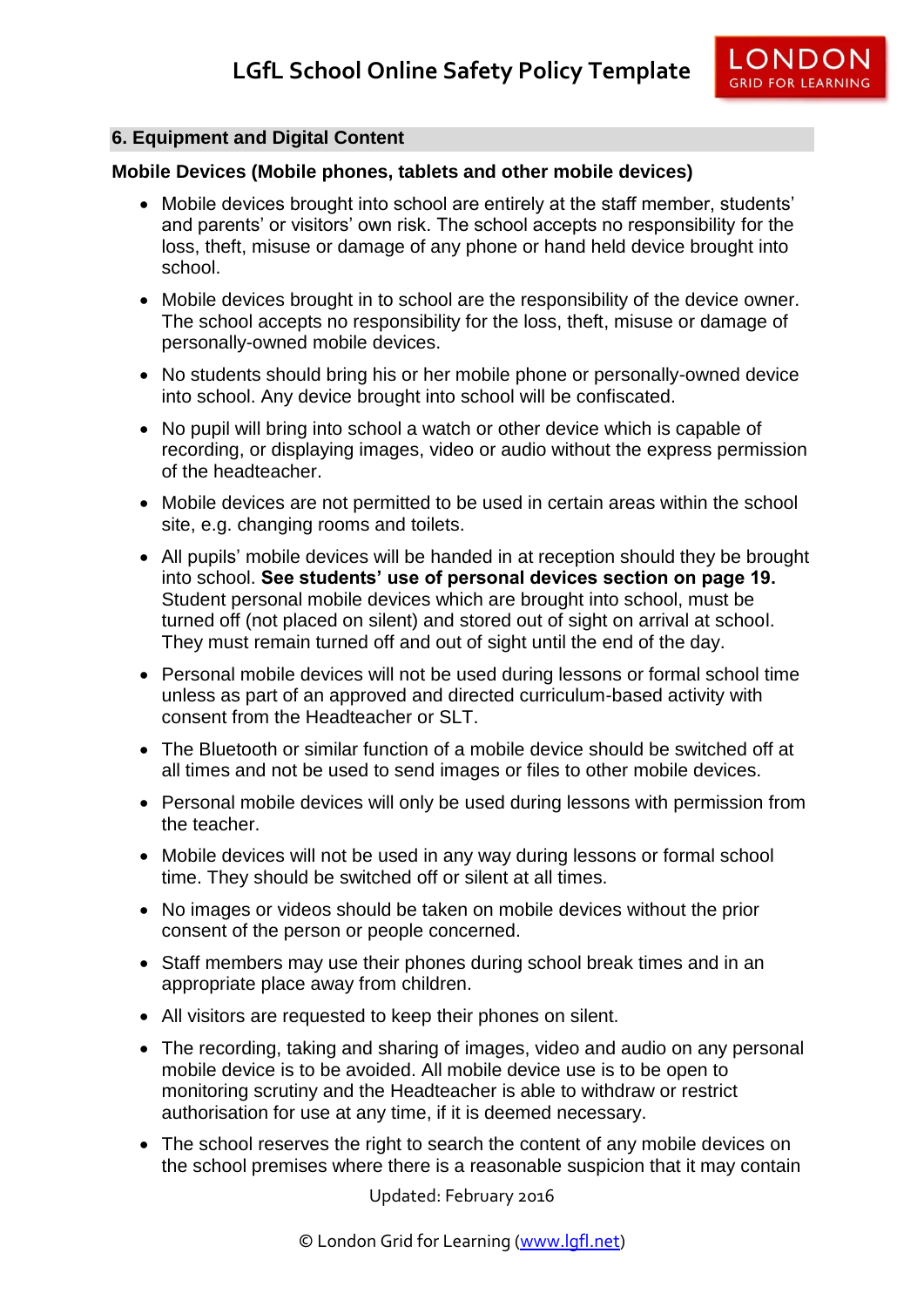illegal or undesirable material, including pornography, violence or bullying. Staff mobiles devices may be searched at any time as part of routine monitoring.

• If a staff member is expecting a personal call they may leave their phone with the school office to answer on their behalf, or seek specific permissions to use their phone at times other than their break times.

# **Storage, Synching and Access**

## **The device is accessed with a school-owned account**

- The device has a school created account and all apps and file use is in line with this policy. No personal elements may be added to this device.
- PIN access to the device must always be known by the network manager.

# **The device is accessed with a personal account**

- If personal accounts are used for access to a school-owned mobile device, staff must be aware that school use will be synched to their personal cloud, and personal use may become visible in school and in the classroom.
- PIN access to the device must always be known by the network manager.
- Exit process when the device is returned the staff member must log in with personal ID so that the device can be Factory Reset and cleared for reuse.

#### **Students' use of personal devices**

- Mobile phones must be left at the school office and are not allowed into the school main building.
- The school accepts that there may be particular circumstances in which a parent wishes their child to have a mobile phone for their own safety (year 6 only). A letter must be written by the parent and the phone kept at the school office.

#### **Staff use of personal devices**

- Staff are not permitted to use their own mobile phones or devices in a professional capacity, such as for contacting children, young people or their families within or outside of the setting.
- Staff will be issued with a school phone where contact with students, parents or carers is required, for instance for off-site activities.
- Mobile phones and personally-owned devices will be switched off or switched to 'silent' mode. Bluetooth communication should be switched off and mobile phones or personally-owned devices will not be used during teaching periods unless permission has been granted by a member of the senior leadership team in emergency circumstances.